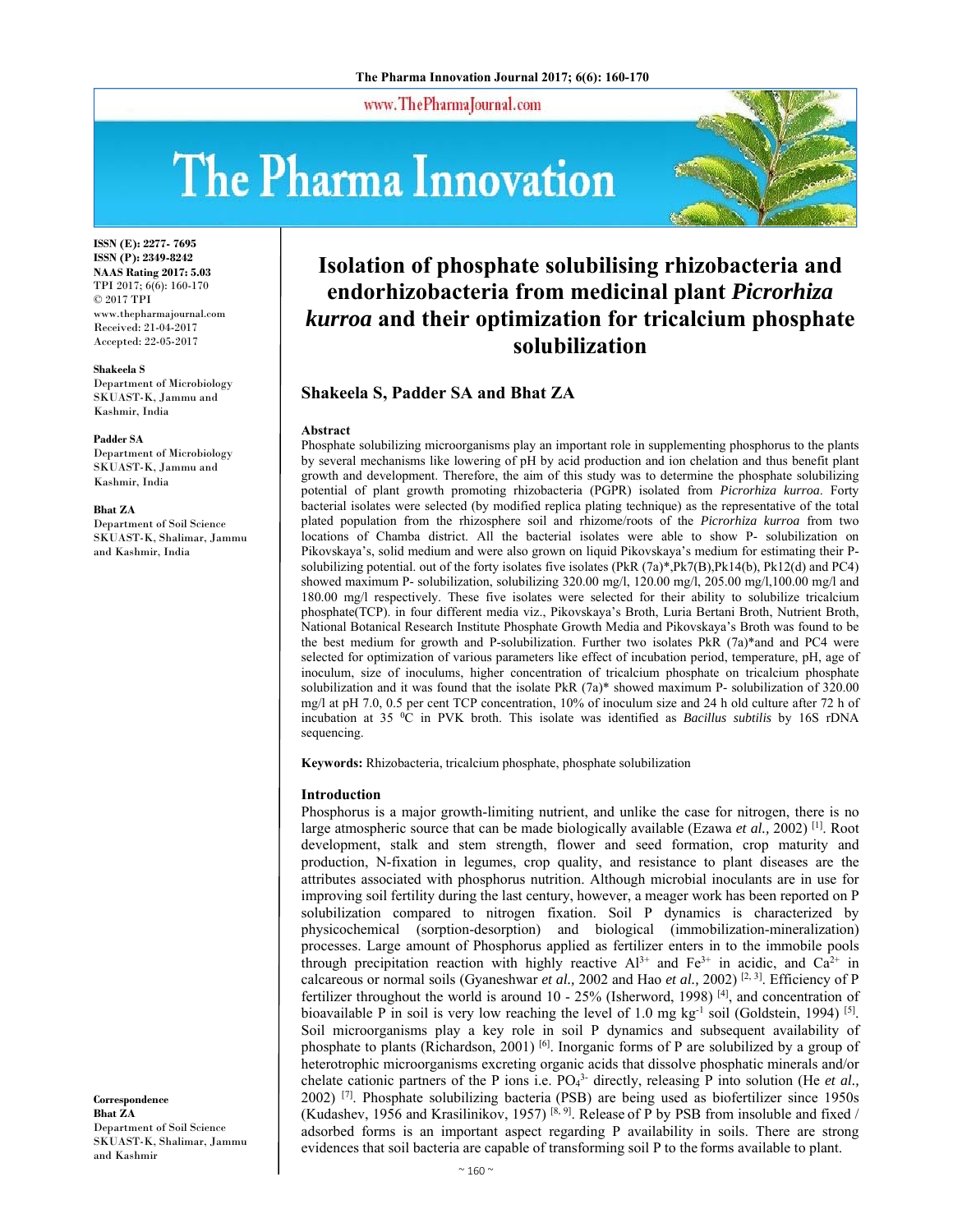Microbial biomass assimilates soluble P, and prevents it from adsorption or fixation (Khan and Joergesen, 2009) [10]. Microbial community influences soil fertility through soil processes viz. decomposition, mineralization, and storage / release of nutrients. Microorganisms enhance the P availability to plants by mineralizing organic P in soil and by solubilizing precipitated phosphates (Chen *et al.,* 2006; Kang *et al.,* 2002 and Pradhan and Sukla, 2005) [11, 12, 13].

Though much information is available on activity of soil micro-organisms and plant growth promotion for annual crops (Glick, 1995 and Bashan, 1998) [14, 15], very limited information is available in respect of PGPR associated with medicinal plants such as *Picrorhiza kurroa.* The aim of the present study was not only to isolate and estimate the phosphate solubilising potential of rhizobacteria and endorhizobacteria but also to optimize the parameters like media, incubation period, pH, temperature, age of inoculum, size of inoculums, higher concentration of tricalcium phosphate required for maximum solubilization of tricalcium phosphate

#### **Material and methods**

#### **Isolation and enumeration of rhizobacteria and endorhizobacteria**

The *Picrorhiza kurroa* plants were carefully uprooted and upto one gram of rhizosphere soil and rhizome and root samples were used. The rhizome and root sample was surface sterilized by 0.2 per cent mercuric chloride  $(HgCl<sub>2</sub>)$  for three minutes followed by washing in sterilized distilled water. The surface sterility of roots was cross checked by incubating the surface sterilized roots in sterilized nutrient broth overnight. The serially diluted suspension of soil / (rhizome and roots) was spread on pre-poured nutrient agar medium. After incubation of 24-48 h, the isolated colonies that developed on the nutrient agar medium (master plate) were replica plated onto the selective media :Nitrogen free medium for nitrogen fixing ability, CAS medium (Schwyn and Neilands,1987) for siderophore producing ability and Pikovskaya medium ( Pikovskaya, 1948), for phosphate solubilizing ability.

#### **Qualitative estimation of Phosphate Solubilization (Plate assay method) (Pikovskaya, 1948)**

The ability of bacteria to solubilize phosphorus was tested by streaking it on the PVK agar plates containing known amount of tricalcium phosphate  $(Ca_3(PO_4)_2)$ . The plates were incubated at 37 °C for 48h. Each treatment was replicated three times. Solubilization of phosphorus was observed by yellow coloured zones produced around the isolated bacterial colonies. Percent solubilization efficiency and phosphate solubilization index was calculated as:

SE (%) =  $\frac{z+c}{c} \times 100$ 

 $SE =$  Solubilization efficiency

 $Z =$  Halozone diameter (mm)

 $C =$  Colony diameter (mm)

#### **Tricalcium phosphate solubilization in liquid medium**

Pikovskaya's medium was used for the solubilization of phosphate. Fifty ml of medium was dispensed in 250 ml of Erlenmeyer flask containing 0.5 per cent tri calcium phosphate (TCP) and autoclaved at 15 psi for 20 min. The flasks were inoculated with 10% per cent of the bacterial suspension (OD 1.0 at 540 nm) and incubated at  $35\pm2~^0C$ under shake conditions for 72 h. Simultaneously, one control of PVK broth was run, containing TCP but no inoculum.

Flasks were withdrawn at 72 h and contents were centrifuged at  $15000$  rpm for 20 min at  $4^{\circ}$ C. The culture supernatant was used for determination of the soluble phosphorus as described by Bray and Kartz (1945). Estimation of soluble phosphorus formed by the action of phosphate solubilizing bacteria on tricalcium phosphate was done calorimetrically and the results were extrapolated by standard curve drawn using potassium di-hydrogen phosphate.

An aliquot (0.1-1.0 ml) from the culture supernatant was made to final volume of 25 ml with distilled water and 5 ml ammonium molybdate was added. The mixture was thoroughly shaken. The contents of the flasks were diluted to 20 ml. Added 1.0 ml of chlorostannous acid was added and its volume was made to 25ml. in the volumetric flask. The contents were mixed thoroughly and the blue coloured intensity was measured after 10 minutes at 660 nm. An appropriate blank was kept in which all reagents were added except the culture.

P solubilization  $=$  T- C Where,  $T = PVK$  with TCP, inoculated  $C = PVK$  with TCP, un-inoculated

#### **Molecular characterization of selected isolate by 16S rDNA sequencing**

#### **DNA isolation**

Bacterial isolate (PkR (7a)\*) was grown overnight at 37 ºC in nutrient broth at 200 rpm. The cells were harvested and processed for DNA isolation. Total bacterial DNA was isolated from 5 ml overnight culture using total DNA isolation kit (Real Genomic DNA Extraction Kit).

#### **Primer Designing**

Primers were designed for the amplification of 16S rDNA from bacterial isolate. For that, GeneBank available sequences of 16S rDNA reported from different parts of the world were downloaded from the NCBI data base (web site: http://www.ncbi.nlm.nih.gov). These sequences were then aligned with either MULTIALIN program (web site: http://prodes.toulouse.inra.fr/multialin/multialin.html) based on algorithm as reported by Corpet (1988) [18] or by CLUSTALW program (web site: http://www.ebi.ac.uk/clustalw) based on the algorithm as described by Higgins et al. (1994)<sup>[19]</sup>. Based on the conserved regions in the aligned sequences the primers (Bf 5'GCAAGTCGAGCGGACAGATGGGAGC3' and Br 5'AACTCTCGTGGTGTGACGGGCGGTG 3') were designed keeping in mind the average GC content and the annealing temperature of the primer pairs. The designed primers were synthesized from Sigma.

#### **PCR amplification of 16S rDNA**

PCR reaction was carried out in 20 µl reaction containing  $\sim$ 50ng of template DNA, 20 pmoles of each primers, 0.2 mM dNTPs and 1 U Taq polymerase (M P Biomedical) in 1x PCR buffer. Reaction were cycled 35 times as 94 ºC for 30 s, 58 ºC for 30 s, 72 ºC for 1 min 30 s followed by final extension at 72 ºC for 10 min. The PCR products were analyzed on 1% agarose gel in 1x TAE buffer, run at 100V for 1 hr. Gels were stained with ethidium bromide and photographed. Amplified PCR products were eluted from the gel using gel extraction kit (Hi Yield Gel/ PCR DNA Extraction Kit from Real Genomics).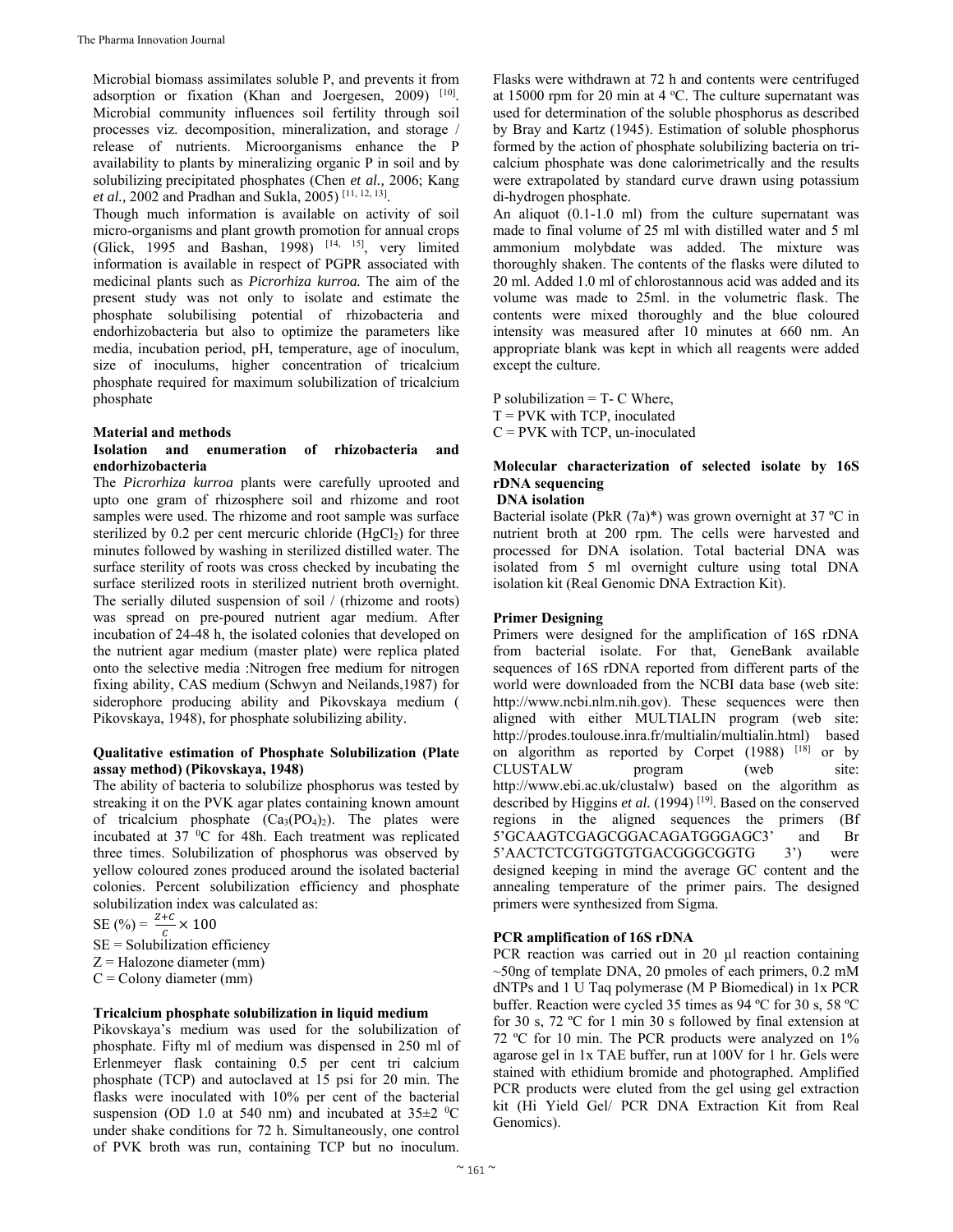#### **Sequence analysis**

Sequencing was done using primers with Big Dye terminator cycle sequencing kit according to the protocol of manufacturer (Xcleris lab). The sequence was aligned with corresponding sequences of 16s rDNA from the database using BLAST from the website http://www.ncbi.nlm.nih.gov/blast (Altschul *et al.*, 1997). Multiple alignments were generated by the MULTALIN program from the web site:

http://prodes.toulouse.inra.fr/multialin/multialin.html (Corpet,  $1988$ )<sup>[18]</sup>. Phylogenetic tree was constructed with the help of ClustalW from the website http://www2.ebi.ac.uk/clustalw/ (Higgins  $et \ al., \ 1994$ )  $[19]$  and from the website www.ddbj.nig.ac.jp. Tree was viewed with the help of TreeView from the website

http://taxonomy.zoology.gla.ac.uk/rod/treeview.html (Page, 1996).

#### **Statistical Analysis**

All the experiments were conducted in triplicates along with equal number of appropriate controls. Appropriate statistical/mathematical tools will be utilized as per the requirements of the data. For screening and comparison of various treatments/ PGPR's and pathogens etc. the data will be subjected to analysis of variance technique using completely randomized design (CRD) developed by Gomez and Gomez (1976) [22].

#### **Results**

Population densities associated with rhizosphere soil of *Picrorhiza kurroa* A summary of population level of bacteria colonizing *Picrorhiza kurroa* rhizosphere of randomly selected samples from two locations of Holi and Bharmour is presented in Table 1. The colony forming units (cfu), determined for rhizosphere soil were rather different for different samples and varied with the medium used for enumeration. Among the fourteen samples, sample 2 and sample 13 had the highest number  $(79.3 \times 10^6 \text{ cfty g soil})$ whereas sample 3 and sample 7 had the lowest number  $(43.3\times10^6 \text{ cfu/g soil})$  on the nutrient agar medium. The minimum coefficient of variation (23.98%) was observed for rhizospheric soil population on nutrient agar. Enumeration on the other thee differentiated and selective media was done by modified replica plating technique using master plate (nutrient agar). After replica plating, sample 2 had the highest number  $(42.6\times10^6 \text{ cftu/g soil})$  and sample 12 had the lowest number  $(10.6\times10^6 \text{ cftu/g soil})$  on nitrogen free glucose medium. Similarly sample 2 accounted for the highest rhizospheric soil population (50.6 $\times$ 10<sup>6</sup> cfu/g soil) on PVK medium, however, sample 14 had the lowest population  $(19.3\times10^6 \text{ cftu/g soil})$ . On CAS medium the highest rhizospheric soil population was obtained in sample 11 ( $16.0 \times 10^6$  cfu/g soil) and minimum was obtained in case of sample 13  $(3.0 \times 10^6 \text{ cfty/g soil})$ . Statistical analysis of rhizospheric soil population revealed that minimum coefficient of variation (25.10%) was observed on PVK medium. The per cent phosphate solubilizer of the total rhizosphere population on PVK medium for different samples, ranged between minimum (72.63%) in sample 8, to maximum (95.00%) in sample 12, respectively.

The experiment was conducted in order to determine whether roots of *Picrorhiza kurroa* are inhabited with bacteria The results (Table 2) revealed that roots of all the plants collected from both the locations harboured bacteria capable of growth on the different media used. The maximum endorhizobacterial

population on nutrient agar was obtained for root sample 5  $(89.00\times10^4 \text{ cfu/g root})$  and minimum endorhizobacterial population in case of in sample 2  $(45.00 \times 10^4 \text{ cftu/g root})$ . The minimum coefficient of variation (22.60%) was observed for endophytic soil population on nutrient agar medium. Enumeration on the other thee media was done by modified replica plating technique using master plate (nutrient agar medium). After replica plating, in nitrogen free glucose medium the highest endorhizobacterial population (37.00×104 cfu/g root) was observed for sample 5. However, minimum endorhizobacterial population was observed in sample 2 (21.00×104 cfu/g root). Replica plating on PVK and CAS medium resulted in maximum endorhizobacterial population in case of sample 4  $(50.00 \times 10^4 \text{ cfty}$  root) in PVK medium and sample 5  $(20.00 \times 10^4 \text{ cftu/g root})$  in CAS medium. However,minimum population was observed in case of sample 3  $(27.00 \times 10^4 \text{ cftu/g root})$  and sample 2  $(7.00 \times 10^4 \text{ cftu/g})$ cfu/g) on PVK and CAS media, respectively. Statistical analysis of endophytic soil population revealed that minimum coefficient of variation (24.41%) was observed on PVK medium. The per cent phosphate solubilizer of the total endophytic bacterial population on PVK medium for different samples, ranged between minimum (71.40%) in sample 2 and maximum (87.50%) in sample 1.

The results (Table 3) revealed that in PVK agar medium, Pk14(b) showed maximum phosphate solubilizing index (4.05) and minimum was recorded in Pk4a (2.27).The PSI of isolates Pk11(c) (3.0), Pk13(a) (3.16), Pk14(a) (3.0), Pk14(c) (3.42), PkR(7c)\*(3.3), PC2 (3.0), PC7 (3.07), PC9 (3.05) and PC13 (3.42) was found statistically at par with PSI of isolate Pk14(b) (4.05).In liquid PVK medium, maximum Psolubilization was recorded for endophytic isolate PkR(7a)\*  $(320.0 \text{ mg/l})$  followed by Pk14(b)  $(205.0 \text{ mg/l})$  which was significantly lower than  $PkR(7a)^*$ . The isolate  $Pk14(c)$ solubilized minimum TCP with release of 40.0 mg/l phosphorus.TCP solubilization of all the isolates was significantly lower than TCP solubilization in  $PkR(7a)*(320.0)$ mg/l).The maximum PSI was not related to the maximum P solubilization in liquid medium.The correlation coefficient (r=0.09) between PSI on solid medium and P solubilization in liquid medium by the bacterial isolates was found to be positive and non significant.

Out of the 40 isolates only 5 isolates showing maximum Psolubilization were selected and screened for further optimization. In order to determine the best medium for selected bacterial isolates PkR (7a)\*, Pk14(b), Pk12(d), Pk7(B) and PC4 for TCP solubilization this experiment was conducted. The results (Table 5) revealed that the Psolubilization, viable count and final pH of supernatant varied greatly with different media. TCP solubilization was found maximum in PVK broth followed by NBRIP broth and TCP solubilization decreased considerably in Luria broth and nutrient broth. Comparison of different media(PVK,LB,NB and NBRIP) revealed that maximum mean P- solubilization (183.00mg/l) and maximum mean drop in final pH ( 4.98) of the supernatant was observed in PVK broth which was significantly higher than all other media irrespective of the bacterial isolates. However, interaction studies revealed that maximum P- solubilization (320.00mg/l) and maximum drop in final pH (4.72) of the supernatant and highest growth  $(63.0 \times 10^6 \text{ cftu/ml})$  was observed for isolate PkR(7a)\* in PVK broth which was significantly higher than P- solubilization and drop in final pH of the supernatant by the other bacterial isolates. A significant decrease in P- solubilization and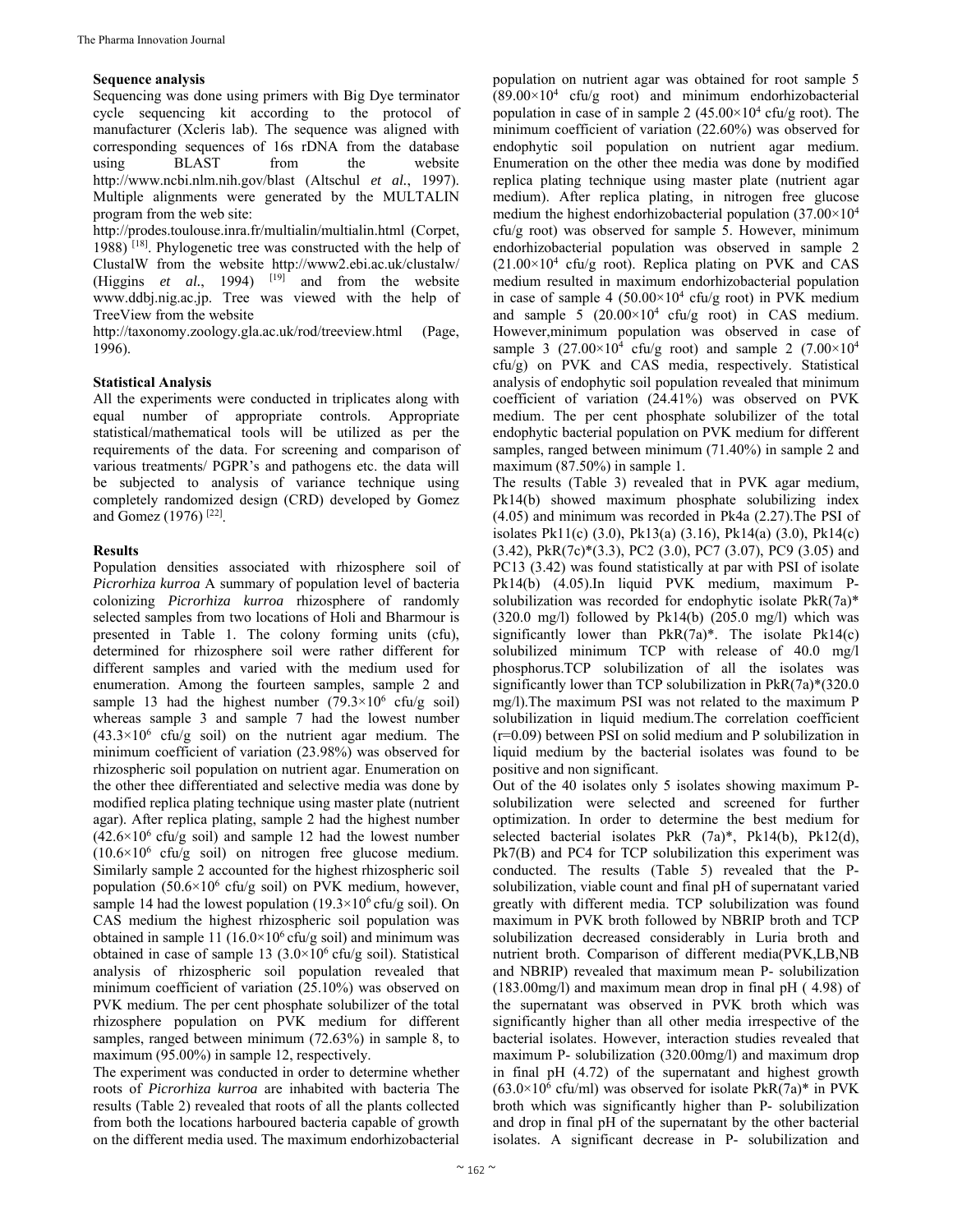corresponding drop in final pH of the supernatant was observed by all the bacterial isolates in rest of the three media. Similar trend was observed in case of viable count and maximum mean viable count  $(54.80\times10^6 \text{ cft/ml})$  was found in PVK broth and minimum mean viable count  $(35.20\times10^6$ cfu/ml) was found in NB. The mean viable count in PVK broth was significantly higher than mean viable count in rest thee media. Also the correlation coefficient between pH and P-solubilization ( $r = -0.70$ ) was significant and revealed that there was an inverse correlation between the two parameters. In order to determine the optimum incubation period for selected bacterial isolates (PkR(7a)\* and PC4) for TCP solubilization this experiment was conducted. The results (Table 6) revealed that the P-solubilization and viable count increased while pH decreased with increase in incubation period from 24 to 72 h. Comparison of mean P- solubilization and corresponding mean drop in pH for selected bacterial isolates irrespective of the incubation period revealed that maximum mean P- solubilization (204.00 mg/l) and maximum mean drop in final pH (5.21) of the supernatant was observed for isolate PkR(7a)\* which was significantly higher than PC4.Comparison of different incubation periods (24, 48, 72 and 96 h) revealed that maximum mean Psolubilization (252.50 mg/l) and maximum mean drop in final pH ( 4.86) of the supernatant was observed after 72 h of incubation which was significantly higher than all other incubation periods irrespective of the bacterial isolates with a non-significant decrease in pH. However, interaction studies revealed that maximum P- solubilization (320.00 mg/l) and maximum drop in final pH (4.72) of the supernatant was observed for isolate PkR(7a)\* at 72 h of incubation which was significantly higher than P- solubilization by other bacterial isolate used in the study with a non-significant drop in final pH of the supernatant. A significant decrease in Psolubilization with a corresponding non-significant drop in final pH of the supernatant was observed by the bacterial isolates with increase in incubation period from 72 to 96 h. The maximum mean viable count  $(43.00 \times 10^6 \text{ cft/ml})$  was observed at 72 h of incubation. A comparison of mean Psolubilization for selected bacterial isolates (PkR(7a)\* and PC4) revealed that maximum mean P- solubilization (188.70mg/l) and maximum mean drop in final pH (5.28) of the supernatant was observed for isolate  $PkR(7a)*$  which was statistically higher than mean P- solubilization (111.25 mg/l) for PC4 irrespective of the incubation temperature. Also comparison of different temperatures  $(25^0, 30^0, 35^0$  and  $40^{\circ}$ C) revealed that maximum mean P- solubilization (242.50mg/l) and corresponding maximum mean drop in final pH (4.87) of the supernatant was observed at 35 $\mathrm{^0C}$  which was significantly higher than the P- solubilization at other incubation temperatures used in the study irrespective of the bacterial isolates.However, interaction studies revealed that PkR(7a)\* showed maximum P- solubilization (310.00 mg/l) with corresponding final pH (4.70) which was significantly higher than the P- solubilization by the other bacterial isolate used in the study at 35  $\mathrm{^{0}C}$ . Further increase in temperature from 35 $\mathrm{^{0}}$  to 40 0 C resulted in a significant decrease in P- solubilization for both bacterial isolates studied.Similar trend was observed in case of viable count by selected bacterial isolates. The maximum mean viable count was found to be  $(44.50\times10^{6}$ cfu/ml) at 35  $\rm{^0C}$  which was significantly higher than mean viable count  $(22.00 \times 10^6 \text{ cft/ml})$  at 25 <sup>0</sup>C and mean viable count  $(31.00 \times 10^6 \text{ cftu/ml})$  at 40 <sup>0</sup>C. Therefore, 35 <sup>0</sup>C was selected as the best incubation temperature for maximum P-

solubilization and viable count by both the bacterial isolates. Effect of size of inoculum on tricalcium phosphate solubilization by selected bacterial isolates revealed (Table 10) that the solubilization of tricalcium phosphate was significantly affected by varying concentration of inoculum (1%, 5%, 10% and 15%) at 35 °C after 72 h of incubation. Comparison of mean P- solubilization for selected bacterial isolates irrespective of the size of inoculum revealed that maximum mean P- solubilization (292.50 mg/l) and corresponding maximum drop in final pH (4.80) was observed for isolate PkR(7a)\* which was significantly higher than P- solubilization (157.50mg/l) and mean drop in final pH (5.22) by PC4. Comparison of different concentrations of inoculums revealed that maximum mean P- solubilization (252.50 mg/l) and maximum mean drop in final pH (4.87) of the supernatant was observed at 10% inoculum size which was significantly higher than P- solubilization at other concentration of inoculum  $(1\%, 5\%, 10\%$  and  $15\%)$ irrespective of the bacterial isolates.However, interaction studies revealed that maximum P- solubilization (320.0 mg/l) and maximum drop in final pH (4.73) of the supernatant was observed for isolate PkR(7a)\* which was significantly higher than P- solubilization by PC4 for the same concentration of inoculum. It was recorded that P- solubilization by bacterial isolates increased significantly with increase in size of inoculum from 1% to 10% and decreased significantly thereafter. Also the maximum mean viable count  $(46.50\times10^{6}$ cfu/ml) was found for 10% size of inoculum and minimum mean viable count( $21 \times 10^6$  cfu/ml) was found in case of 1% size of inoculum.Therefore, 10% size of inoculum was selected as the best size of inoculum for the P- solubilization and viable count by selected bacterial isolates. The isolates viz.,  $PkR(7a)*$  and PC4 were compared for their average performance with respect to P solubilization, final pH of supernatant, viable count, IAA production, percent siderophore unit and percent growth inhibition against *Dematophora necatrix*. Though Fischer's t-test the computed value of t-statistic have been presented in Table 11. The results revealed that isolates differ significantly for all characteristics except IAA production. Moreover, isolate  $PKR(7a)$ <sup>\*</sup> is attaching significantly higher average value to P solubilization, viable count, % growth inhibition against *Dematophora necatrix* (Plate 1) and % siderophore unit and PC4 is attaching significantly higher average value to final pH of supernatant. Moreover, the correlation coefficient between % siderophore unit and % growth inhibition against *Dematophora necatrix* (r=0.99) was positive and almost perfect which indicated that the two parameters were closely related. **Molecular characterization (16S rDNA sequencing) of** 

## **selected bacterial isolate PCR amplification**

Designed primers were used successfully for amplification of 16S rDNA from Bacterial isolate (PkR(7a)\*). Amplicon of expected size, i.e.  $\sim$ 1350 bp was obtained (Figure 1). The PCR product was eluted from gel, and sequenced using PCR primers. Dendogram based on phylogenetic analysis presented in (Figure 2) shows that *Bacillus* isolate (PkR(7a)\*) is clustered with *Bacillus subtilis*. The sequence of respective isolate was submitted to NCBI under accession no. JN559852.

#### **Discussion**

Isolation, enumeration and identification of rhizobacteria and endorhizobacteria from medicinal plant *picrorhiza kurroa*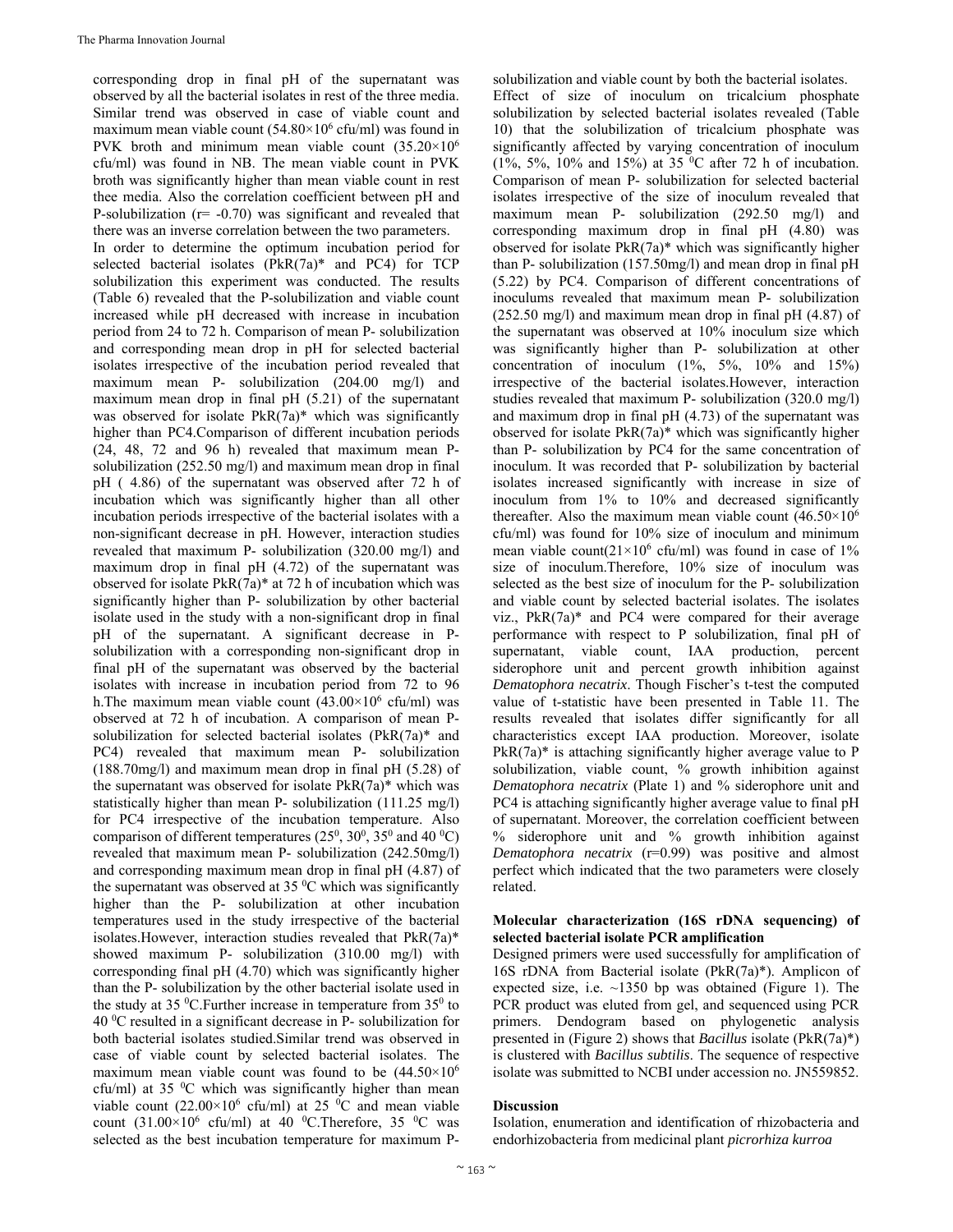The samples for bacterial isolates of rhizosphere and endophytic bacteria capable of growth on different media were taken up by uprooting the medicinal plant *Picrorhiza kurroa* grown in its natural habitat. The results indicate that PSB colonized the *Picrorhiza kurroa* rhizosphere and also colonization of internal root tissues is observed ( Table 1 and 2).The presence of large population of bacterial isolates in all the samples may be due to positive influence exerted by root exudates in microbial colonization. Since root exudates are the primary source of nutrients for rhizosphere microorganisms, rhizosphere competence implies that plant growth promoting rhizobacteria (PGPR) are well adapted to their utilization (Van and Van, 1995 and Lugtenberg *et al*., 1999) [23, 24]. Generally bacterial populations are larger in the rhizosphere soil than in the roots.

All the collected samples of rhizosphere soil and rhizome/roots were evaluated for P-solubilizing bacteria as well as for ability to grow on nitrogen free medium and production of siderophore. Rhizobacteria exhibiting all these three plant growth promoting traits were found in all the samples. The population count was higher in rhizosphere soil than those in roots. The occurance of higher population of Psolubilizers in rhizosphere soil (Table1) is of direct significance to the plants growing in wild habitats as PSB's help in mobilization of insoluble P near the roots, especially in P-deficient soils. The positive rhizosphere effect of perennial plants on activities of microorganisms have been widely reported, though limited information is available about the rhizosphere influence on P-solubilizing, free living nitrogen fixing and siderophore producing microorganisms. The number of P-solubilizing microorganisms was invariably higher than those able to grow on nitrogen free medium and on CAS medium.

The abundance and diversity of P solubilizers is different in different samples although total bacterial count on the PVK media for rhizosphere soil is very high. The rhizosphere soil showed variation among phosphate solubilizing bacteria from  $19.30 \times 10^6$  cfu g<sup>-1</sup> soil to  $50.60 \times 10^6$  cfu g<sup>-1</sup> soil and endophytic root PSB count was  $27.00 \times 10^4$  cfu g<sup>-1</sup> root to  $50.00 \times 10^4$  cfu g<sup>-1</sup> root which was found to be the similar with the study that PSB count showed large variation from 3-  $67 \text{ X } 10^6 \text{ cftu g}^{-1}$  and biodiversity within the crop and place of sampling (Kundu *et al.*, 2009)<sup>[25]</sup>. The number of phosphate solubilizing bacterial isolates was identified by measuring radii of clear zone around their colony. Per cent phosphate solubilizing bacteria for rhizosphere population varied from 72.63% to 95.00% and for endophytic root tissues varied from 71.40% to 87.50%.

Rhizospheric bacteria showed higher percentage of PSB, thus twenty eight rhizospheric PSB isolates and twelve endophytic PSB isolates were isolated. The isolation was done by using modified replica plating technique on nitrogen free glucose medium, Pikovskaya's medium and Chrome-azural-s(CAS) medium from the master plate (nutrient agar).

All the 40 representative phosphate solubilizing bacterial isolates were Gram positive rods and had variable colony morphology. The most predominant P-solubilizing rhizobacterial isolates from *Picrorhiza kurroa* growing in wild habitat in location under this study were Gram positive rods. The dominance of genus *Bacillus* as a P solubilizing bacteria in the rhizosphere of several crops has been reported earlier (Illmer and Schinner, 1992; Motsara *et al*., 1995 and Tilak and Reddy, 2006) [26-28]. The majority of P solubilizing bacteria associated with *Salix alba* from Lahaul and Spiti

valleys of Himachal Pradesh were reported to be Gram positive rods (Chatli *et al*., 2008) [29].

Screening of the most efficient PSB *in vitro* was based on the ability of the isolate to release phosphorus into the culture medium and its relationship with the phosphate solubilizing index (PSI) based on colony diameter and halozone for each isolate. Since, in some cases, there have been contradictory results between plate halozone detection and P- solubilization in the liquid culture (Rodriguez and Fraga, 1999)<sup>[30]</sup>.

In the present study, positive but non-significant correlation (r=0.09) was observed between qualitative and quantitative Psolubilization. This finding is in support to the moderate positive correlation between the TCP solubilizing efficiency on solid medium and amount of phosphate solubilized in liquid medium by pseudomonads (Dave and Patel, 1999)<sup>[31]</sup> and least correlation was found with P- solubilized and colony + halozone diameter (Alam *et al*., 2002 and Srivastav *et al*.,  $2004$ )  $[32, 33]$ . Our finding is in contrast to the pattern of phosphate solubilization by PSB in qualitative assay correlated well with the quantitative assay (Edi- Premono *et al*., 1996; Kumar and Narula, 1999 and Mehta and Nautiyal, 2001) [34, 35]. This is because most PSB show fluctuation in their behavior of production of halozone on solid medium but it is not necessary that PSB with larger halozone would solubilize more phosphorus.

#### **Growth and tricalcium phosphate (tcp) solubilization in liquid medium**

Different form of insoluble phosphates such as tricalcium phosphate (TCP), rock phosphate (RP), hydroxyapatite (HAP), dicalcium phosphate (DAP) have been used to determine the phosphate solubilizing activity of microorganisms in Pikovskaya's medium ( Chabot *et al*., 1998 and Kundu *et al*., 2002) [38]. Tricalcium phosphate has been reported to be readily solubilized than rock phosphate (Srivastav *et al.*, 2004)<sup>[33]</sup> and in the present study,  $TCP$  was selected as substrate for determining the phosphate solubilizing potential of selected bacterial isolates.

Four different media (PVK, NBRIP, LB and NB) were used in the study but due to the wide distribution of different *Bacillus* spp., PVK medium was selected for studying the culturable population of PSB, as previous study ( Kundu *et al*., 2002 and Srivastav *et al*., 2004) [33] has shown this medium to be the most selective, least susceptible to overgrowth by non PSB and most reproducible, allowing the growth of a broad diversity of PSB. Using this medium, the differences in the number of total phosphate solubilizing bacterial colony forming units (cfu) was found significant between the different samples taken from different locations (Table 5).While comparing P-solubilization capacities of selected bacterial isolates in PVK broth, NBRIP broth, Luria Bertani broth and nutrient broth, it was observed that PVK broth proved to be better medium for P-solubilization. Higher solubilization of tricalcium phosphate observed in PVK medium (Table 5) is contrary to the results reported earlier where NBRIP supports more P-solubilization than PVK broth (Chatli *et al.*, 2008)<sup>[29]</sup>. These results disprove the contention that NBRIP medium lacks yeast extract and contains lesser amount of ammonium sulphate  $(NH_4)$ ,  $SO_4$ ) as compared to PVK medium,which are considered as non essential components in P-solubilizing medium (Nautiyal,1999). Therefore, NBRIP broth may not be considered a better medium for P-solubilization by isolates from *Picrorhiza kurroa*.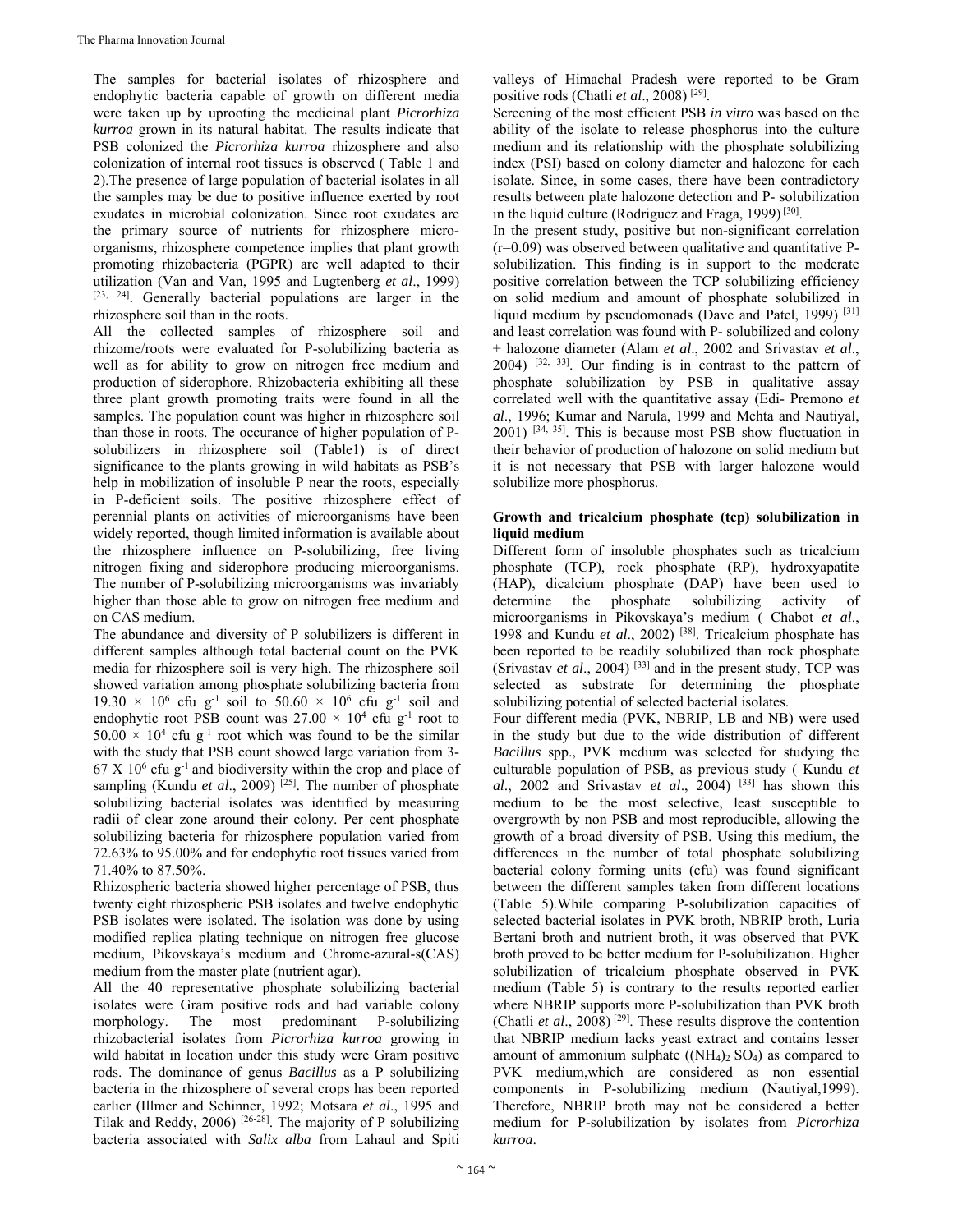Also an inverse correlation (r=-0.70) was observed between pH and amount of P released in all the four media which was in agreement with the findings of (Kim *et al.*, 1998)  $[40]$  who showed a strong relationship between a drop in the pH and drastic increase in soluble phosphate concentration (r=- 0.69).The release of soluble phosphate from tricalcium phosphate usually involves the production of organic acids and a decrease in the pH of the medium (Carrillo *et al*., 2002 and Puente *et al*., 2004) [41, 42].

The solubilization of TCP has been found to be highly dependent on temperature and pH. All the selected bacterial isolates showed maximum P- solubilization and viable count at temperature  $35 \degree C$  and pH 7.0. Our finding is in support to the study (Gaur, 1990) [43] that bacteria *Bacillus polymyxa* and *Pseudomonas striata* showed maximum solubilization at pH 7 to 8 and *B. polymyxa* was found to have temperature range of 35 to 40 $\degree$ C. This behavior of the bacterial isolates is similar to the usual response of mesophilic bacteria in which case, the metabolic activity get slow down below the optimum temperature and temperature above optimum, results in decrease in the viable count and impair metabolic activities through denaturation of certain enzymes involved in various metabolic processes.

Inoculum prepared from young culture of 24 h old was found most effective may be because the population in young culture is most nearly uniform in terms of biochemical and physiological properties in young culture. Therefore, exponential phase culture is usually used in biochemical studies. The increase in the P-solubilization and production of antibiotic activity with increase in incubation period is due in part to the increase in growth of organism. This is supported with our results where the P-solubilization increases with increase in the initial number of viable cells.

The P- solubilization was characterized by the initial rapid increase in P-solubilization in the culture medium at lower concentration of TCP, maximum at concentration 0.5 per cent and then followed by a decrease in P- solubilization with further increase in TCP concentration Viable count was also found to be maximum at TCP concentration 0.5 per cent and decreased significantly with further increase in TCP concentration. This may be because the rate of growth also increases with nutrient concentration, but in hyperbolic manner. At sufficient higher nutrient level, the transport systems are saturated, the growth rate decreases with increase in nutrient concentration when bacterial growth is limited by the low concentration of required nutrients (in this case available phosphorus). Addition of more TCP is not solubilized for want of organic acid molecules required for its solubilization. But there was no significant decrease in the final pH of the supernatant with increase in the TCP concentration showing that solubilization depends not only on the pH but also the structure and type of organic acid molecules and do not depend upon the organic acid concentration (Johnston, 1952) [44].

In the present study (Table 12), maximum soluble phosphorus 320.00 mg/l with final pH of the supernatant 4.72 was obtained as a result of P- solubilizing activity of  $P kR(7a)$ \* from 1000 mg/l of total phosphorus in the TCP added initially. All the selected bacterial isolates showed decrease in final pH of the supernatant with increase in P- soubilization of the medium. It has been suggested that microorganisms which decrease the medium pH during growth are efficient Psolubilizer (Nautiyal et al., 2000)<sup>[45]</sup>. In our study, maximum growth coincide with the maximum amount of P-

solubilization and is in agreement with the earlier reports on P- solubilization (Promod and Dhevendaran, 1987; Chabot *et al*., 1998 and Vasquez *et al.,* 2000) [46, 37, 47]. The optimum Psolubilization was observed at an incubation period of 72 h and our studies were in agreement with earlier reports (Nautiyal *et al*., 2000) [45].The decrease in soluble P at later incubation period of 96 h may be either due to decrease in solubilizing activity and increase in P absorption. The P concentration in culture medium followed a typical sigmoid curve unlike the increase and decrease of varying P concentration after different incubation time as reported by few authors (Illmer and Schinner, 1992, 1995)<sup>[26]</sup>.

The phosphate solubilizing bacteria has been used since long as bioinoculants with promising results and if some PSB are found antagonistic to plant pathogen then combination of two attributes will be of great advantage in crop production. An attempt in this direction has been made during the present investigation.40.0 per cent inhibition of *Dematophora necatrix* by isolate PkR(7a)\* with 20 per cent of culture filtrate corresponds to maximum P- solubilization (Table 12). The production of maximum antifungal antibiotic activity at the end of the exponential phase is in agreement with earlier studies on the production of peptide antibiotic that usually begin at late log phase of growth and continues with the stationary phase while working with *Bacillus megaterium* (Sultana *et al*., 2004) [48] and with *Bacillus* spp. (Sarkar and Paules, 1972 and Flio *et al.*, 2004) [49, 50].

#### **P-Solubilization and Concomitant Production of Plant Growth Promoting Activites**

It is a well established fact that improved phosphorus nutrition influences overall plant growth and root development (Jones and Darrah, 1994) <sup>[51]</sup>. Phosphate solubilizing micro-organisms benefit plant growth and development not only by the increase in uptake of phosphorus but are often combined with production of other metabolites, which take part in biological control against soil –borne plant pathogens. The present studies show the potential of P solubilizing  $PkR(7a)^*$  and PC4 for the simultaneous production of indole acetic acid (Table 12). The isolate PkR(7a)\* produced siderophore, and had antifungal activity however, isolate PC4 neither produced siderophore nor had antifungal activity which suggests the possible role of siderophores in antifungal activity. Siderophore production by the isolates assumes significance for iron nutrition of plants grown under iron deficient conditions. Other workers (Buysens *et al*., 1996; Kirner *et al*., 1998 and Srivastav *et al*.,  $2004$ ) [52, 53, 33] have repored that the inhibition of growth of phytopathogens was due to the production of some specific siderophores, antibiotics, secondary metabolites or hydrolytic enzymes and HCN. Vassilev *et al*. 2006 [55] for the first time demonstrated the capacity of *B.thuringiensis* to solubilize insoluble inorganic phosphate and simultaneously produce IAA in a repeated batch fermentation process. HCN production by rhizospheric bacteria has been variably viewed, while it is considered effective from the biocontrol point of view. The capacity to produce phytoharmones like IAA, is a desirable characteristic of PGPR (Vessey, 2003) [54].

#### **Phylogenetic analysis of selected bacterial isolate**

*Bacillus* isolate showed maximum homology 99% with Chinese isolate (EU118756) of *Bacillus subtilis*, Vietnam isolate (AB383135) of *Bacillus subtilis*, Chinese isolate (FJ009394) of *Bacillus vallismortis* and minimum homology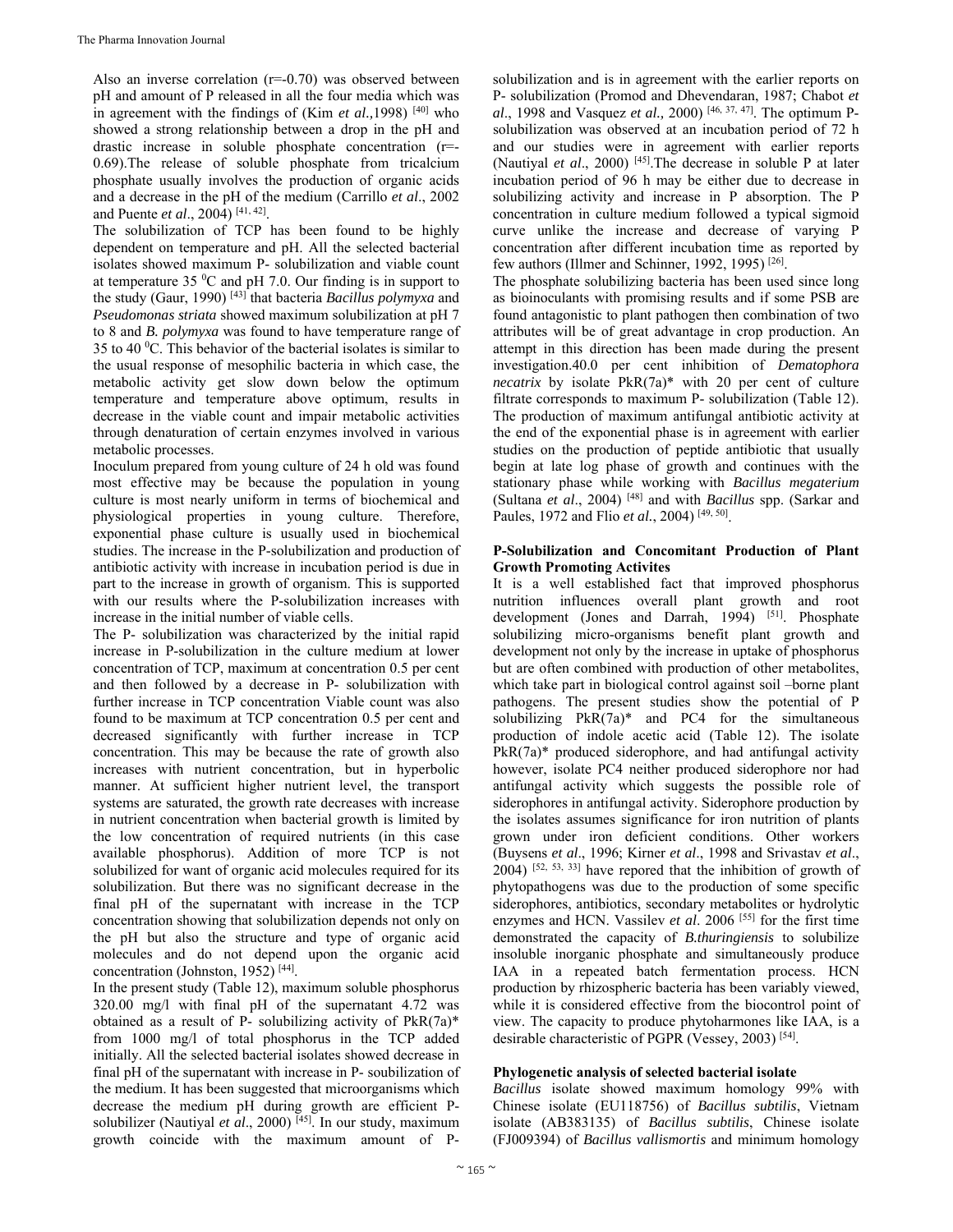77% with Indian isolate of *Bacillus firmus*. Phylogenetic analysis showed that Indian  $(PkR(7a)^*)$  isolate is more closely



**Fig 1:** Gel photograph showing amplicon of 16S rDNA of *Bacillus subtilis* (PkR(7a)\*) Lane 1:100 bp ladder ;Lane 2:1350 bp amplification

#### **PkR(7a)\* complete (***Bacillus subtilis***)**

AGCGGACAGATGGGAGCTTGCTCCCTGATGTTAGCG GCGGACGGG

TGAGTAACACGTGGGTAACCTGCCTGTAAGACTGGG ATAACTCCGGGAAACCGGGGCTAATACCGGATGGTT GTTTGAACCGCATGGTTCAAACATAAAAGGTGGCTT CGGCTACCACTTACAGATGGACCCGCGGCGCATTAG CTAGTTGGTGAGGTAACGGCTCACCAAGGCAACGAT GCGTAGCCGACCTGAGAGGGTGATCGGCCACACTGG GACTGAGACACGGCCCAGACTCCTACGGGAGGCAGC AGTAGGGAATCTTCCGCAATGGACGAAAGTCTGACG GAGCAACGCCGCGTGAGTGATGAAGGTTTTCGGATC GTAAAGCTCTGTTGTTAGGGAAGAACAAGTACCGTT CGAATAGGGCGGTACCTTGACGGTACCTAACCAGAA AGCCACGGCTAACTACGTGCCAGCAGCCGCGGTAAT ACGTAGGTGGCAAGCGTTGTCCGGAATTATTGGGCG TAAAGGGCTCGCAGGCGGTTTCTTAAGTCTGATGTG AAAGCCCCCGGCTCAACCGGGGAGGGTCATTGGAAA CTGGGGAACTTGAGTGCAGAAGAGGAGAGTGGAAT TCCACGTGTAGCGGTGAAATGCGTAGAGATGT





**Table 1**: Enumeration of culturable rhizospheric bacterial population associated with *Picrorhiza kurroa* using modified replica plating technique

|                                           |                                           |                                 | Rhizosphere soil bacterial population $(\times 10^6 \text{ cfu} / \text{g soil})$ |                                        |                                                            |                                       |  |  |
|-------------------------------------------|-------------------------------------------|---------------------------------|-----------------------------------------------------------------------------------|----------------------------------------|------------------------------------------------------------|---------------------------------------|--|--|
| <b>Rhizosphere soil</b><br><b>Samples</b> | Nutrient agar<br>medium<br>(Master plate) | Nitrogen free<br>glucose medium | Pikovskaya's (PVK)<br>medium                                                      | Chome-<br>azural-s<br>(CAS)<br>Medium) | <b>Number of colonies forming</b><br>halozone on PVK media | Per cent<br>P solubilizers<br>$(%)^*$ |  |  |
|                                           | 71.60                                     | 30.30                           | 47.30                                                                             | 5.00                                   | 40.00                                                      | 84.56(9.19)                           |  |  |
| $\overline{c}$                            | 79.30                                     | 42.60                           | 50.60                                                                             | 12.30                                  | 39.00                                                      | 77.07(8.77)                           |  |  |
| 3                                         | 43.30                                     | 24.60                           | 46.00                                                                             | 6.00                                   | 43.30                                                      | 94.13(8.07)                           |  |  |
| 4                                         | 45.30                                     | 35.00                           | 35.30                                                                             | 14.00                                  | 31.30                                                      | 88.66(9.41)                           |  |  |
| 5                                         | 49.60                                     | 26.60                           | 35.60                                                                             | 13.00                                  | 26.30                                                      | 73.87(8.59)                           |  |  |
| 6                                         | 46.60                                     | 19.30                           | 45.60                                                                             | 12.00                                  | 35.00                                                      | 76.75(8.76)                           |  |  |
| ⇁                                         | 43.30                                     | 34.30                           | 33.30                                                                             | 11.00                                  | 25.00                                                      | 75.07(8.66)                           |  |  |
| 8                                         | 54.30                                     | 25.00                           | 41.30                                                                             | 13.30                                  | 30.00                                                      | 72.63(8.52)                           |  |  |
| 9                                         | 72.30                                     | 41.30                           | 49.30                                                                             | 13.30                                  | 39.00                                                      | 79.10(8.89)                           |  |  |
| 10                                        | 72.30                                     | 33.00                           | 44.00                                                                             | 14.30                                  | 32.00                                                      | 72.72(8.52)                           |  |  |
| 11                                        | 43.60                                     | 17.60                           | 23.30                                                                             | 16.00                                  | 21.00                                                      | 90.12(9.49)                           |  |  |
| 12                                        | 71.00                                     | 10.60                           | 34.00                                                                             | 5.00                                   | 32.30                                                      | 95.00(9.74)                           |  |  |
| 13                                        | 79.30                                     | 22.60                           | 35.00                                                                             | 3.00                                   | 29.00                                                      | 82.85(9.10)                           |  |  |
| 14                                        | 45.00                                     | 12.30                           | 19.30                                                                             | 5.60                                   | 15.00                                                      | 77.72(8.81)                           |  |  |
| $CV\%$                                    | 23.98                                     | 37.36                           | 25.09                                                                             | 45.91                                  | 25.15                                                      | 8.80                                  |  |  |

Figures in parenthesis are square root transformed values

\* Number of colonies forming halozone on PVK media<br>X 100

Total number of colonies on PVK media

related to Chinese isolate (EU118756) isolate of *Bacillus subtilis*.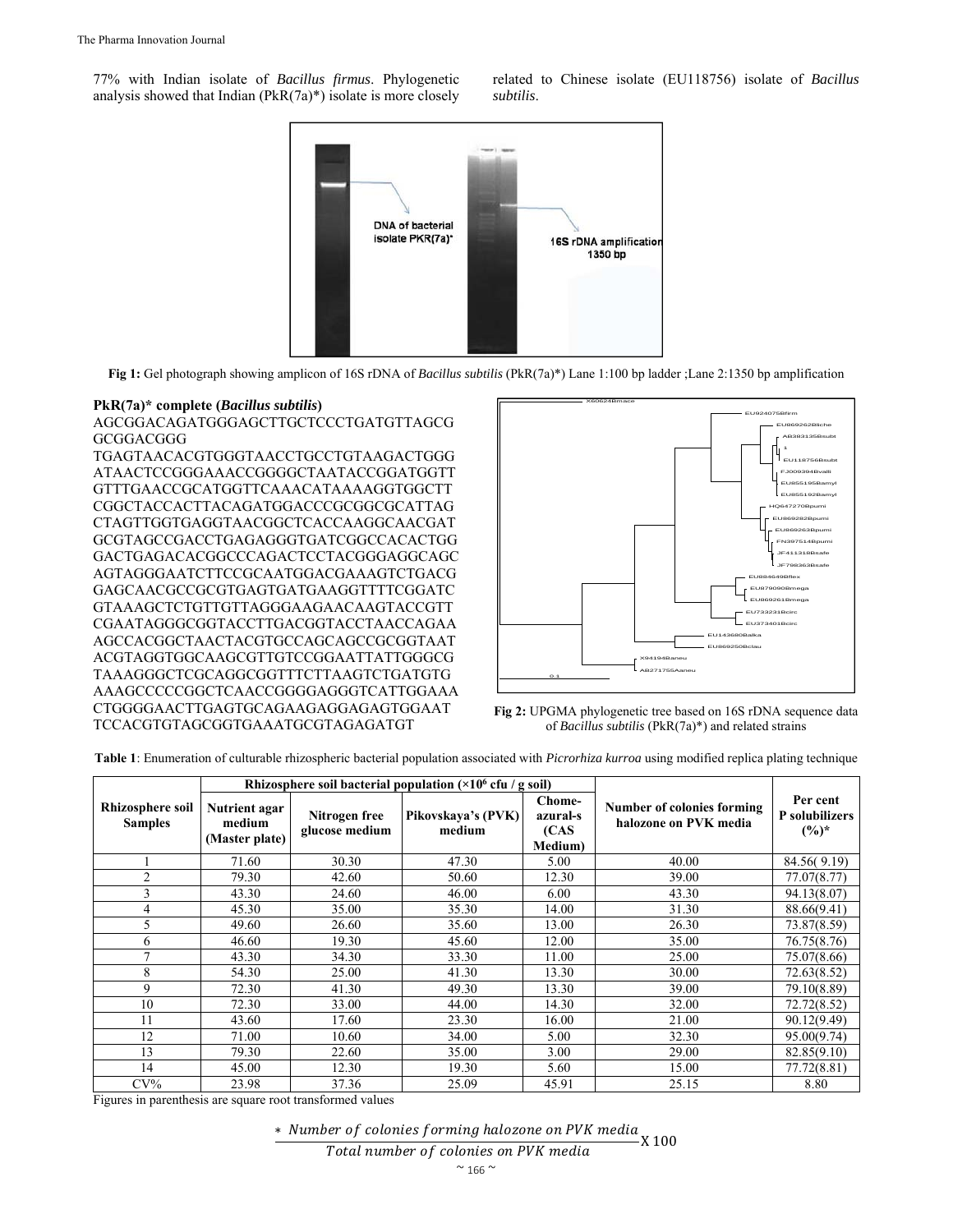**Table 2:** Enumeration of culturable plant growth promoting endophytic bacterial population associated with rhizome and roots of *Picrorhiza kurroa* using modified replica plating technique

| Rhizome/               |                                        | Endophytic bacterial population $(\times 10^4 \text{ cft} / \text{g root})$ |                              |                                | <b>Number of colonies</b>               | Per cent P              |  |  |
|------------------------|----------------------------------------|-----------------------------------------------------------------------------|------------------------------|--------------------------------|-----------------------------------------|-------------------------|--|--|
| Root<br><b>Samples</b> | Nutrient agar medium<br>(Master plate) | Nitrogen free<br>glucose medium                                             | Pikovskava's<br>(PVK) medium | Chome-azural-s<br>(CAS medium) | forming halozone on<br><b>PVK</b> media | solubilizers<br>$(%)^*$ |  |  |
|                        | 70                                     | 28                                                                          | 32                           |                                | 28                                      | 87.50(9.35)             |  |  |
|                        | 45                                     | 21                                                                          | 35                           |                                | 25                                      | 71.40(8.45)             |  |  |
|                        | 68                                     | 25                                                                          | 27                           |                                | 20                                      | 74.07(8.60)             |  |  |
|                        | 84                                     | 32                                                                          | 50                           |                                | 40                                      | 80.00(8.94)             |  |  |
|                        | 89                                     | 37                                                                          | 45                           | 20                             | 37                                      | 82.20(9.06)             |  |  |
| $CV\%$                 | 22.60                                  | 24.50                                                                       | 24.41                        | 35.93                          | 25.14                                   | 3.83                    |  |  |

Figures in parenthesis are square root transformed values

\*Same as in table 1

Table 3: Tricalcium phosphate solubilization (tcp) by selected bacterial isolates on solid media and liquid medium

|                    | <b>Phosphate solubilization</b>         |                                  |  |  |  |  |  |  |  |  |  |  |
|--------------------|-----------------------------------------|----------------------------------|--|--|--|--|--|--|--|--|--|--|
| <b>Isolates</b>    | Phosphate solubilization index (PSI) ** | Quatitative P-estimation (mg/l). |  |  |  |  |  |  |  |  |  |  |
| Pk3A               | 2.45                                    | 105.00                           |  |  |  |  |  |  |  |  |  |  |
| Pk4a               | 2.27                                    | 135.00                           |  |  |  |  |  |  |  |  |  |  |
| PKH(4)             | 2.56                                    | 115.00                           |  |  |  |  |  |  |  |  |  |  |
| PKH(5)             | 2.61                                    | 130.00                           |  |  |  |  |  |  |  |  |  |  |
| Pk6(B)             | 2.88                                    | 120.00                           |  |  |  |  |  |  |  |  |  |  |
| Pk6(c)             | 2.50                                    | 100.00                           |  |  |  |  |  |  |  |  |  |  |
| Pk7(B)             | 2.58                                    | 120.00                           |  |  |  |  |  |  |  |  |  |  |
| Pk8(A)             | 2.35                                    | 135.00                           |  |  |  |  |  |  |  |  |  |  |
| Pk8(e)             | 2.43                                    | 95.00                            |  |  |  |  |  |  |  |  |  |  |
| Pk9(B)             | 2.50                                    | 95.00                            |  |  |  |  |  |  |  |  |  |  |
| Pk11(c)            | 3.00                                    | 125.00                           |  |  |  |  |  |  |  |  |  |  |
| Pk12(a)            | 2.50                                    | 75.00                            |  |  |  |  |  |  |  |  |  |  |
| Pk12(b)            | 2.80                                    | 50.00                            |  |  |  |  |  |  |  |  |  |  |
| Pk12(c)            | 2.43                                    | 85.00                            |  |  |  |  |  |  |  |  |  |  |
| Pk12(d)            | 2.38                                    | 100.00                           |  |  |  |  |  |  |  |  |  |  |
| Pk13(a)            | 3.16                                    | 95.00                            |  |  |  |  |  |  |  |  |  |  |
| Pk13(b)            | 2.80                                    | 80.00                            |  |  |  |  |  |  |  |  |  |  |
| Pk13(c)            | 2.56                                    | 120.00                           |  |  |  |  |  |  |  |  |  |  |
| Pk14(a)            | 3.00                                    | 90.00                            |  |  |  |  |  |  |  |  |  |  |
| Pk14(b)            | 4.05                                    | 205.00                           |  |  |  |  |  |  |  |  |  |  |
| Pk14(c)            | 3.42                                    | 40.00                            |  |  |  |  |  |  |  |  |  |  |
| $PkR(2)*$          | 2.36                                    | 80.00                            |  |  |  |  |  |  |  |  |  |  |
| $PkR(21)*$         | 2.40                                    | 100.00                           |  |  |  |  |  |  |  |  |  |  |
| $PkR(22)*$         | 2.32                                    | 55.00                            |  |  |  |  |  |  |  |  |  |  |
| $PkR(32)*$         | 2.54                                    | 110.00                           |  |  |  |  |  |  |  |  |  |  |
| $PkR(33)*$         | 2.33                                    | 55.00                            |  |  |  |  |  |  |  |  |  |  |
| $PkR(34)*$         | 2.35                                    | 70.00                            |  |  |  |  |  |  |  |  |  |  |
| $PkR(5a)*$         | 2.78                                    | 90.00                            |  |  |  |  |  |  |  |  |  |  |
| $PkR(5e)$ *        | 2.62                                    | 90.00                            |  |  |  |  |  |  |  |  |  |  |
| $PkR(6a)*$         | 2.65                                    | 100.00                           |  |  |  |  |  |  |  |  |  |  |
| $PkR(7a)*$         | 2.73                                    | 320.00                           |  |  |  |  |  |  |  |  |  |  |
| $PkR(7b)*$         | 2.82                                    | 120.00                           |  |  |  |  |  |  |  |  |  |  |
| $PkR(7c)*$         | 3.30                                    | 90.00                            |  |  |  |  |  |  |  |  |  |  |
| PC <sub>2</sub>    | 3.00                                    | 80.00                            |  |  |  |  |  |  |  |  |  |  |
| PC3                | 2.75                                    | 90.00                            |  |  |  |  |  |  |  |  |  |  |
| PC4                | 2.60                                    | 180.00                           |  |  |  |  |  |  |  |  |  |  |
| PC7                | 3.07                                    | 75.00                            |  |  |  |  |  |  |  |  |  |  |
| PC8                | 2.66                                    | 80.00                            |  |  |  |  |  |  |  |  |  |  |
| PC9                | 3.05                                    | 50.00                            |  |  |  |  |  |  |  |  |  |  |
| PC13               | 3.42                                    | 60.00                            |  |  |  |  |  |  |  |  |  |  |
| CD <sub>0.05</sub> | 1.05                                    | 4.05                             |  |  |  |  |  |  |  |  |  |  |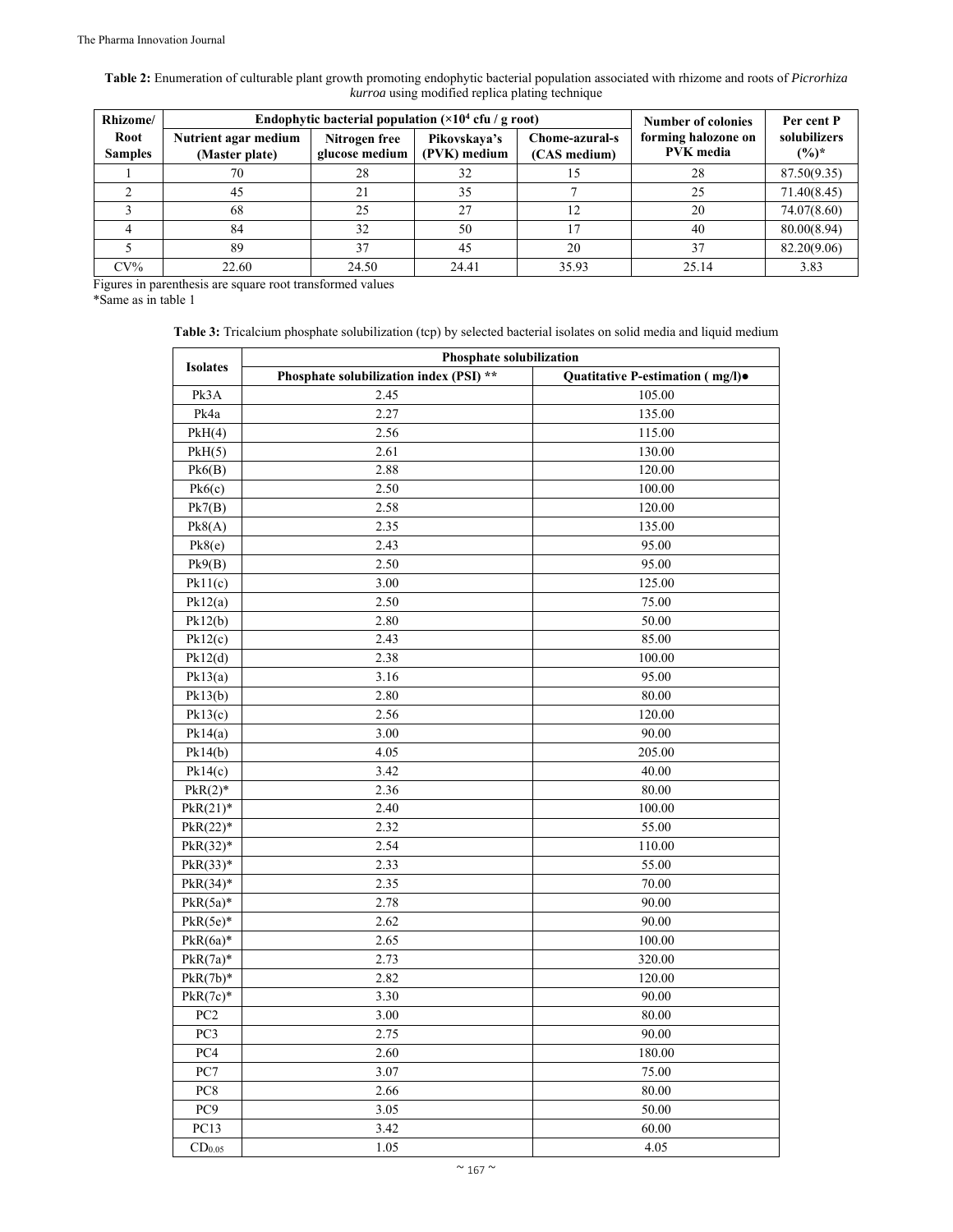| <b>Table 5:</b> Effect of different media on tricalcium phosphate solubilization by selected bacterial isolates after 72 h of incubation |  |
|------------------------------------------------------------------------------------------------------------------------------------------|--|
|------------------------------------------------------------------------------------------------------------------------------------------|--|

|                    |                                  | P-solubilization <sup>•</sup> (mg/l) |                         |                     |       |         | Viable count $(\times 10^6 \text{ cftm})$ |               |                            |                 |         | Final pH of the supernatant |               |                            |      |  |
|--------------------|----------------------------------|--------------------------------------|-------------------------|---------------------|-------|---------|-------------------------------------------|---------------|----------------------------|-----------------|---------|-----------------------------|---------------|----------------------------|------|--|
| <b>Isolates</b>    |                                  |                                      | Different media<br>Mean |                     |       |         | Different media                           |               | Mean                       | Different media |         |                             |               | Mean                       |      |  |
|                    | $PVK**$                          | $LR***$                              | $NB^{\alpha}$           | NBRIP <sup>aa</sup> |       | $PVK**$ | $LR***$                                   | $NB^{\alpha}$ | <b>NBRIP</b> <sup>aa</sup> |                 | $PVK**$ | $LR***$                     | $NB^{\alpha}$ | <b>NBRIP</b> <sup>aa</sup> |      |  |
| $PkR(7a)*$         | 320.00                           | 5.00                                 | 8.00                    | 30.00               | 90.75 | 63.00   | 35.00                                     | 39.00         | 45.00                      | 45.50           | 4.72    | 9.52                        | 9.20          | 6.48                       | 7.48 |  |
| Pk14(b)            | 200.00                           | 65.00                                | 5.00                    | 25.00               | 73.75 | 56.00   | 49.00                                     | 25.00         | 35.00                      | 41.25           | 5.00    | 7.29                        | 9.17          | 7.00                       | 7.11 |  |
| Pk12(d)            | 100.00                           | 15.00                                | 15.00                   | 30.00               | 40.00 | 51.00   | 32.00                                     | 35.00         | 37.00                      | 38.75           | 5.12    | 9.42                        | 9.21          | 6.45                       | 7.55 |  |
| Pk7(B)             | 115.00<br>8.00<br>10.00<br>45.00 |                                      | 44.50                   | 47.00               | 30.00 | 32.00   | 39.00                                     | 37.00         | 5.04                       | 9.51            | 9.31    | 6.00                        | 7.46          |                            |      |  |
| PC4                | 180.00                           | 10.00                                | 68.00                   | 40.00               | 74.50 | 57.00   | 33.00                                     | 45.00         | 47.50                      | 45.62           | 5.05    | 9.48                        | 7.30          | 6.19                       | 7.00 |  |
| Mean               | 183.00                           | 20.60                                | 21.20                   | 34.00               |       | 54.80   | 35.80                                     | 35.20         | 40.70                      |                 | 4.98    | 9.04                        | 8.83          | 6.42                       |      |  |
|                    |                                  |                                      |                         |                     |       |         |                                           |               | $r = -0.70$                |                 |         |                             |               |                            |      |  |
| CD <sub>0.05</sub> |                                  |                                      |                         |                     |       |         |                                           |               |                            |                 |         |                             |               |                            |      |  |
|                    | Isolates $(I)$                   |                                      |                         |                     |       |         |                                           |               |                            | 1.73            |         |                             |               |                            | 0.70 |  |
|                    | Media(M)                         |                                      |                         |                     |       |         |                                           |               |                            | 1.54            |         |                             |               |                            | 0.63 |  |
|                    | $I \times M$                     |                                      |                         |                     |       |         |                                           |               |                            | 3.46            |         |                             |               |                            | 1.39 |  |

\* Endorhizobacteria

\*\*Pikovskaya's Broth,

\*\*\*Luria Bertani Broth,

α Nutrient Broth,

ααNational Botanical Research Institute Phosphate Growth Media

 $\bullet$  T- C; Where, T = Inoculated PVK with TCP, C (Uninoculated PVK with TCP)

**Table 6:** Effect of incubation period on tricalcium phosphate solubilization by selected bacterial isolates in Pikovskaya's broth medium

|                    |        | P-solubilization <sup>•</sup> (mg/l) |              |        |                          | Viable count $(\times 10^6 \text{ cftm})$ |       |       |                          | Final pH of the supernatant |      |      |      |      |      |
|--------------------|--------|--------------------------------------|--------------|--------|--------------------------|-------------------------------------------|-------|-------|--------------------------|-----------------------------|------|------|------|------|------|
| <b>Isolates</b>    |        | <b>Incubation period</b>             | Mean         |        | <b>Incubation period</b> |                                           |       | Mean  | <b>Incubation period</b> | Mean                        |      |      |      |      |      |
|                    | 24     | 48                                   | 72           | 96     |                          | 24                                        | 48    | 72    | 96                       |                             | 24   | 48   |      | 96   |      |
| $PkR(7a)*$         | 180.00 | 220.00                               | 320.00       | 300.00 | 255.00                   | 29.00                                     | 37.00 | 46.00 | 43.00                    | 38.75                       | 4.92 | 4.87 | 4.72 | 4.88 | 4.84 |
| PC4                | 50.00  | 90.00                                | 185.00       | 170.00 | 123.75                   | 27.00                                     | 36.00 | 40.00 | 37.00                    | 35.00                       | 5.34 | 5.19 | 5.01 | 5.13 | 5.16 |
| Mean               | 115.00 | 155.00                               | 252.50       | 235.00 |                          | 28.00                                     | 36.50 | 43.00 | 40.00                    |                             | 5.13 | 5.03 | 4.86 | 5.00 |      |
| CD <sub>0.05</sub> |        |                                      |              |        |                          |                                           |       |       |                          |                             |      |      |      |      |      |
|                    |        | Isolates (I)                         | 2.52         |        |                          |                                           |       | 2.19  |                          |                             |      |      | 0.23 |      |      |
|                    |        | Incubation period (P)                | 3.56         |        |                          |                                           |       | 3.10  |                          |                             |      |      | 0.33 |      |      |
|                    |        |                                      | $I \times P$ |        | 5.04                     |                                           |       |       |                          | 4.36                        |      |      |      |      | 0.46 |

\* Endorhizobacteria

 $\bullet$  T- C : Where, T = Inoculated PVK with TCP, C (Uninoculated PVK with TCP)

**Table 7:** Effect of age of inoculum on tricalcium phosphate solubilization by selected bacterial isolates in Pikovskaya's medium after 72 h of incubation

|                    |                               | P-solubilization <sup>•</sup> (mg/l) |        |               | Viable count $(\times 10^6 \text{ cftm})$ |                         |       |      | Final pH of the supernatant   |       |       |       |      |      |      |      |      |      |
|--------------------|-------------------------------|--------------------------------------|--------|---------------|-------------------------------------------|-------------------------|-------|------|-------------------------------|-------|-------|-------|------|------|------|------|------|------|
| <b>Isolates</b>    |                               | Age of inoculum (h)                  |        |               |                                           |                         |       | Mean | Age of inoculum (h)           |       |       |       |      | Mean |      |      |      |      |
|                    | 24                            | 48                                   |        | 96            | 120                                       |                         | 24    | 48   | 72                            | 96    | 120   |       | 24   | 48   | 72   | 96   | 120  |      |
| $PkR(7a)*$         | 320.00                        | 310.00                               |        | 230.00 220.00 |                                           | 215.00   259.00   47.00 |       |      | $41.00 \mid 35.00$            | 33.00 | 29.00 | 37.00 | 4.67 | 4.75 | 4.80 | 4.84 | 4.95 | 4.80 |
| PC <sub>4</sub>    | 170.00                        | 135.00                               | 105.00 | 100.00        | 70.00                                     | 116.00                  | 43.00 |      | 37.00 31.00                   | 30.00 | 25.00 | 33.20 | 5.05 | 5.08 | 5.14 | 5.16 |      | 5.12 |
| Mean               |                               | 245.00 222.50                        | 167.50 | 160.00        | 142.50                                    |                         |       |      | 45.00 39.00 33.00 31.50 27.00 |       |       |       | 4.86 | 4.91 | 4.97 | 5.00 | 5.07 |      |
|                    |                               |                                      |        |               |                                           |                         |       |      | Temperature 35 °C pH 7.0      |       |       |       |      |      |      |      |      |      |
| CD <sub>0.05</sub> |                               |                                      |        |               |                                           |                         |       |      |                               |       |       |       |      |      |      |      |      |      |
| Isolates (I)       |                               |                                      |        |               | 2.83                                      |                         |       |      |                               |       | 2.12  |       |      |      |      |      | 0.46 |      |
|                    | Age of inoculum $(A)$         |                                      |        |               |                                           | 4.49                    |       |      |                               |       |       | 3.36  |      |      |      |      |      | 0.73 |
|                    | $\mathrm{I}\times \mathrm{A}$ |                                      |        |               |                                           | 6.34                    |       |      |                               |       |       | 4.75  |      |      |      |      |      | 1.02 |

\* Endorhizobacteria

 $\bullet$  T- C : Where, T = Inoculated PVK with TCP, C (Uninoculated PVK with TCP)

**Table 8:** Effect of size of inoculum on tricalcium phosphate solubilization by selected bacterial isolates in Pikovskaya's medium after 72 h of incubation

|                    |                          |                        | P-solubilization <sup>•</sup> (mg/l) |        |                          | Viable count $(\times 10^6 \text{ cftm})$ |       |       |       | Final pH of the supernatant |      |      |      |      |      |
|--------------------|--------------------------|------------------------|--------------------------------------|--------|--------------------------|-------------------------------------------|-------|-------|-------|-----------------------------|------|------|------|------|------|
| <b>Isolates</b>    | Size of inoculum $(\% )$ |                        |                                      | Mean   | Size of inoculum $(\% )$ |                                           |       |       | Mean  | Size of inoculum $(\% )$    | Mean |      |      |      |      |
|                    |                          |                        | 10                                   | 15     |                          |                                           |       | 10    | 15    |                             |      |      | 10   | 15   |      |
| $PkR(7a)*$         | 260.00                   | 290.00                 | 320.00                               | 300.00 | 292.50                   | 20.00                                     | 31.00 | 48.00 | 36.00 | 33.75                       | 4.90 | 4.80 | 4.73 | 4.78 | 4.80 |
| PC4                | 135.00                   | 155.00                 | 185.00                               | 155.00 | 157.50                   | 23.00                                     | 28.00 | 45.00 | 33.00 | 32.25                       | 5.40 | 5.35 | 5.01 | 5.14 | 5.22 |
| Mean               | 197.50                   | 222.50                 | 252.50                               | 227.50 |                          | 21.50                                     | 29.50 | 46.50 | 34.50 |                             | 5.15 | 5.07 | 4.87 | 4.96 |      |
| Temperature 35 °C  |                          |                        |                                      |        |                          |                                           |       |       |       |                             |      |      |      |      |      |
|                    |                          | pH 7.0                 |                                      |        |                          |                                           |       |       |       |                             |      |      |      |      |      |
|                    |                          |                        | Age of inoculum 24 h                 |        |                          |                                           |       |       |       |                             |      |      |      |      |      |
| CD <sub>0.05</sub> |                          |                        |                                      |        |                          |                                           |       |       |       |                             |      |      |      |      |      |
|                    |                          | Isolates (I)           | 3.70                                 |        |                          |                                           |       | 2.20  |       |                             |      |      | 0.22 |      |      |
|                    |                          | Size of inoculum $(S)$ | 5.24                                 |        |                          |                                           |       | 3.12  |       |                             |      |      | 0.32 |      |      |
|                    |                          | $I \times S$           | 7.42                                 |        |                          |                                           |       | 4.42  |       |                             |      |      | 0.44 |      |      |

\* Endorhizobacteria

 $\bullet$  T- C : Where, T = Inoculated PVK with TCP, C (Uninoculated PVK with TCP)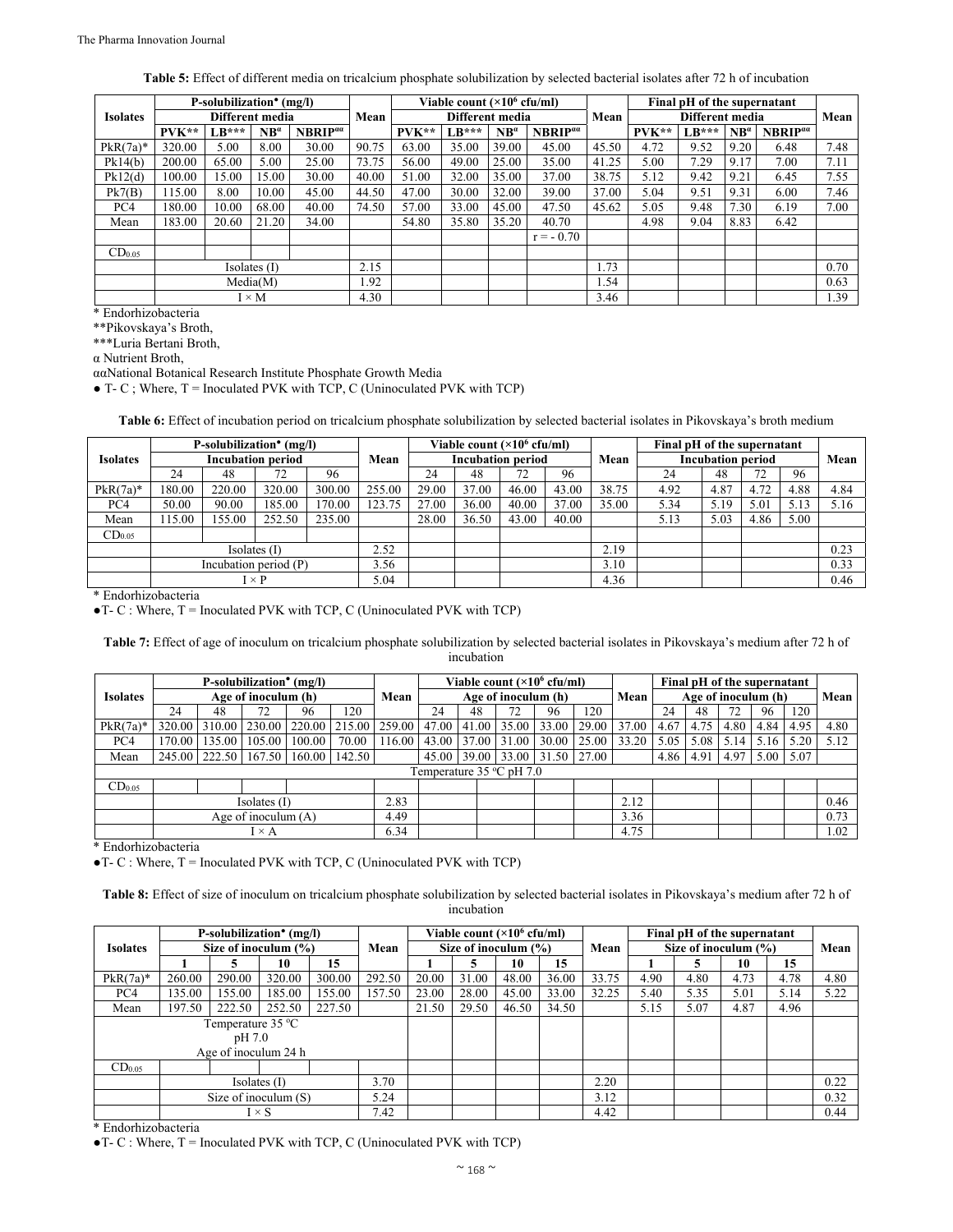#### **References**

- 1. Ezawa T, Smith SE, Smith FA. P metabolism and transport in AM fungi. *Plant and Soil.* 2002; 244:221- 230.
- 2. Gyaneshwar P, Kumar GN, Parekh LJ, Poole PS. Role of soil microorganisms in improving P nutrition of plants. *Plant and Soil.* 2002; 245:83-93.
- 3. Hao X, Cho CM, Racz GJ, Chang C. Chemical retardation of phosphate diffusion in an acid soil as affected by liming. Nutr. Cycl. Agroecosys. 2002; 64:213-224.
- 4. Isherword KF. Fertilizer use and environment. *In*: N Ahmed and A Hamid (*eds.*), Proc. Symp. Plant Nutrition Management for Sustainable Agricultural Growth. NFDC, Islamabad. 1998, 57-76.
- 5. Goldstein AH. Involvement of the quinoprotein glucose dehydrogenises in the solubilization of exogenous phosphates by gram-negative bacteria. *In*: A Torriani Gorini, E Yagil and S Silver (*eds*.), Phosphate in Microorganisms: Cellular and Molecular Biology. ASM Press, Washington, D. C. 1994, 197-203.
- 6. Richardson AE. Prospects for using soil microorganisms to improve the acquisition of phosphorus by plants. Aust. J. Plant Physiol. 2001; 28:897-906.
- 7. He ZL, Bian W, Zhu J. Screening and identification of microorganisms capable of utilizing phosphate adsorbed by goethite. Comm. Soil Sci. Plant Anal. 2002; 33:647- 663.
- 8. Kudashev IS. The effect of phosphobacterin on the yield and protein content in grains of Autumm wheat, maize and soybean. *Doki. Akad. Skh. Nauk*. 1956; 8:20-23.
- 9. Krasilinikov NA. On the role of soil micro-organisms in plant nutrition. Microbiologiya*.* 1957; 26:659-72.
- 10. Khan KS, Joergensen RG. Changes in microbial biomass and P fractions in biogenic household waste compost amended with inorganic P fertilizers. *Bioresource Technol*ogy. 2009; 100:303-309.
- 11. Chen YP, Rekha PD, Arunshen AB, Lai WA, Young CC. Phosphate solubilizing bacteria from subtropical soil and their tricalcium phosphate solubilizing abilities. *Appl. Soil Ecol*. 2006; 34:33-41.
- 12. Kang SC, Hat CG, Lee TG, Maheshwari DK. Solubilization of insoluble inorganic phosphates by a soil-inhabiting fungus Fomitopsis sp. PS 102. *Current Science.* 2002; 82:439-442.
- 13. Pradhan N, Sukla LB. Solubilization of inorganic phosphate by fungi isolated from agriculture soil. African J Biotechnol. 2005; 5:850-854.
- 14. Glick BR, Jacobson CB, Schwarze MMK, Pasternak JJ. 1- Aminocyclopropane-1-carboxylate deaminase mutants of the plant growth promoting rhizobacteria *Pseudomonas putida* GR 12-2 do not stimulate Canola root elongation. Canadian Journal of Microbiology 1995; 40:911-915.
- 15. Bashan Y. Inoculants of plant growth promoting bacteria for use in agriculture. Biotecnol. Adv*.* 1998; 16:729-770.
- 16. Schwyn B, Neilands JB. Universal chemical assay for the detection and determination of siderophores. Analytical Biochemistry 1987; 160:47-56.
- 17. Pikovskaya RI. Mobilization of phosphorus in soil in connection with the vital activity of some microbial species. *Mikrobiologiya.* 1948; 7:362-370.
- 18. Corpet F. Multiple sequence alignment with hierarchial clustering. Nucleic Acids Research*.* 1988; 16:10881-

10890.

- 19. Higgins D, Thompson J, Gibson T, Thompson JD, Higgins DG, Gibson TJ. CLUSTAL W: improving the sensitivity of progressive multiple sequence alignment through sequence weighting, position-specific gap penalties and weight matrix choice. Nucleic Acids Research 1994; 22:4673-4680.
- 20. Altschul SF, Thomas LM, Alejandro AS, Jinghui Z, Zheng Z, Webb M et al. Gapped BLAST and PSIBLAST: a new generation of protein database search programs. *Nucleic Acids Research* 1997; 25:3389-3402.
- 21. Page RDM. TREEVIEW: An application to display phylogenetic trees on personal computers. Computer Applied Bioscience. 1996; 12:357-358.
- 22. Gomez KA, Gomez AA. Statistical procedure for agricultural research.2nd ed. John Wiley and Sons, New York. 1976, 357-427.
- 23. Van OCS, Van EJD. Root exudates induced promoter activity in *P. fluorescence* mutants in the wheat rhizosphere. Applied and Environmental Microbiology*.* 1995; 61:890-898.
- 24. Lugtenberg JJ, Kravchenko LV, Simons M. Tomato seed and root exudates sugars: composition, utilization by *Pseudomonas* strains and role in rhizosphere colonization. Environmental Microbiology*.* 1999; 1:439- 446.
- 25. Kundu BS, Nehra K, Yadav R, Tomar M. Biodiversity of phosphate solubilizing bacteria in rhizosphere of chickpea, mustard and wheat grown in different regions of Haryana. Indian Journal of Microbiology*.* 2009; 49:120-127.
- 26. Illmer P, Schinner F. Solubilization of inorganic phosphate by microorganisms isolated from forest soils. Soil Biol. Biochemistry 1992; 24:389-395.
- 27. Motsara MR, Bhattacharyya PB, Srivastava B. Biofertilizers- Their description and characterstics. In: Biofertilizer technology, Marketing and usage, A sourcebook-cum-glossary. Fertilizer development and consultation organization 204-204A, Bhanot Corner, 1-2 Pamposh Enclave, New Delhi, 110048, India, 1995, 9-18.
- 28. Tilak KVBR, Reddy BS. Bacillus cereus and Bacillus circulans – novel inoculants for crops. Current Science*.* 2006; 90(5):642-644.
- 29. Chatli AS, Beri V, Sidhu BS. Isolation and characterisation of phosphate solubilising microorganisms from the cold desert habitat of *Salix alba Linn.*in trans Himalayan region of Himachal pradesh. *Indian J.Microbiol*. 2008; 48:267-273.
- 30. Rodriguez H, Fraga R. Phosphate solubilizing bacteria and their role in plant growth promotion. Biotechnology Advances 1999; 17(4-5):319-339.
- 31. Dave A, Patel HH. Inorganic phosphate solubilizing Pseudomonads. Indian Journal of Microbiology 1999; 39:161-164.
- 32. Alam S, Khalil S, Ayub N, Rashid M. *In vitro* solubilization of inorganic phosphate by phosphate solubilizing microorganisms (PSM) from maize rhizosphere. International Journal of Agriculture and Biology. 2002; 4(4):454-458.
- 33. Srivastav S, Yadav S, Kundi BS. Prospects of using phosphate solubilizing *Pseudomonas* and biofungicide. Indian Journal of Microbiology*.* 2004; 44:91-94.
- 34. Edi-Premono MA, Moawad, Vleck PLG. Effect of phosphate solubilizing *Pseudomonas putida* on the